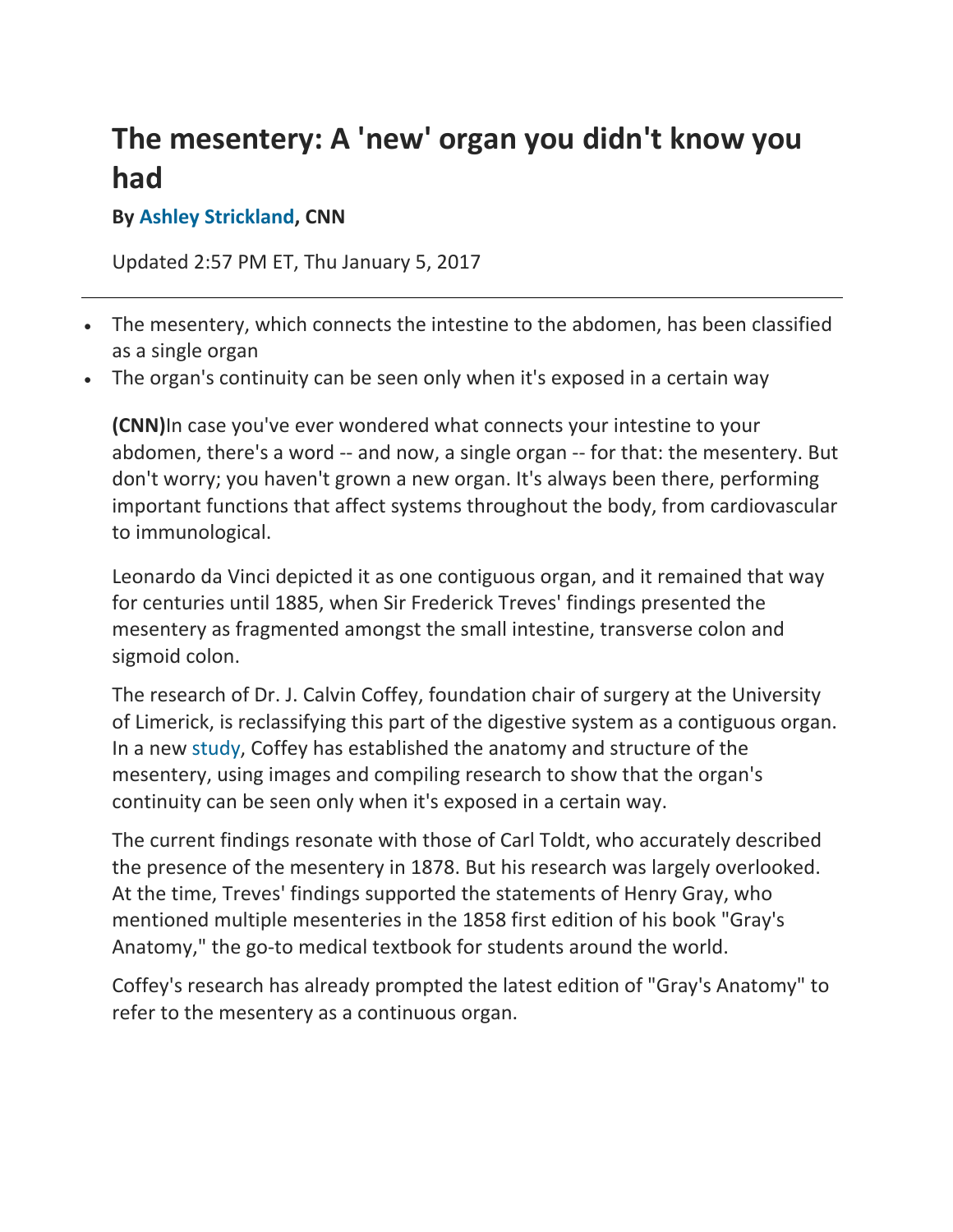

What does it do?

Linking your gut to the rest of your body is an important task, and the mesentery performs it well.

Among its functions, it carries blood and lymphatic fluid between the intestine and the rest of the body. It also maintains the position of the intestine so that it's connected with the abdominal wall without being in direct contact.

That connection is key.

"Without a mesentery to keep the intestine connected, the intestine would have to attach directly to the body wall," Coffey said. "It is unlikely that it would be able to contract and relax along its entire length if it were directly in contact. It maintains the intestine in a particular conformation, 'hitched up,' so that when you stand up or walk about, it doesn't collapse into the pelvis and not function."

Although researchers know that the mesentery plays an important role in the intestinal, vascular, endocrine, cardiovascular and immunological systems, more research is needed to determine the extent of those roles.

But they do have evidence that the mesentery takes environmental signals from the intestine and orchestrates the body's response, Coffey said. One example is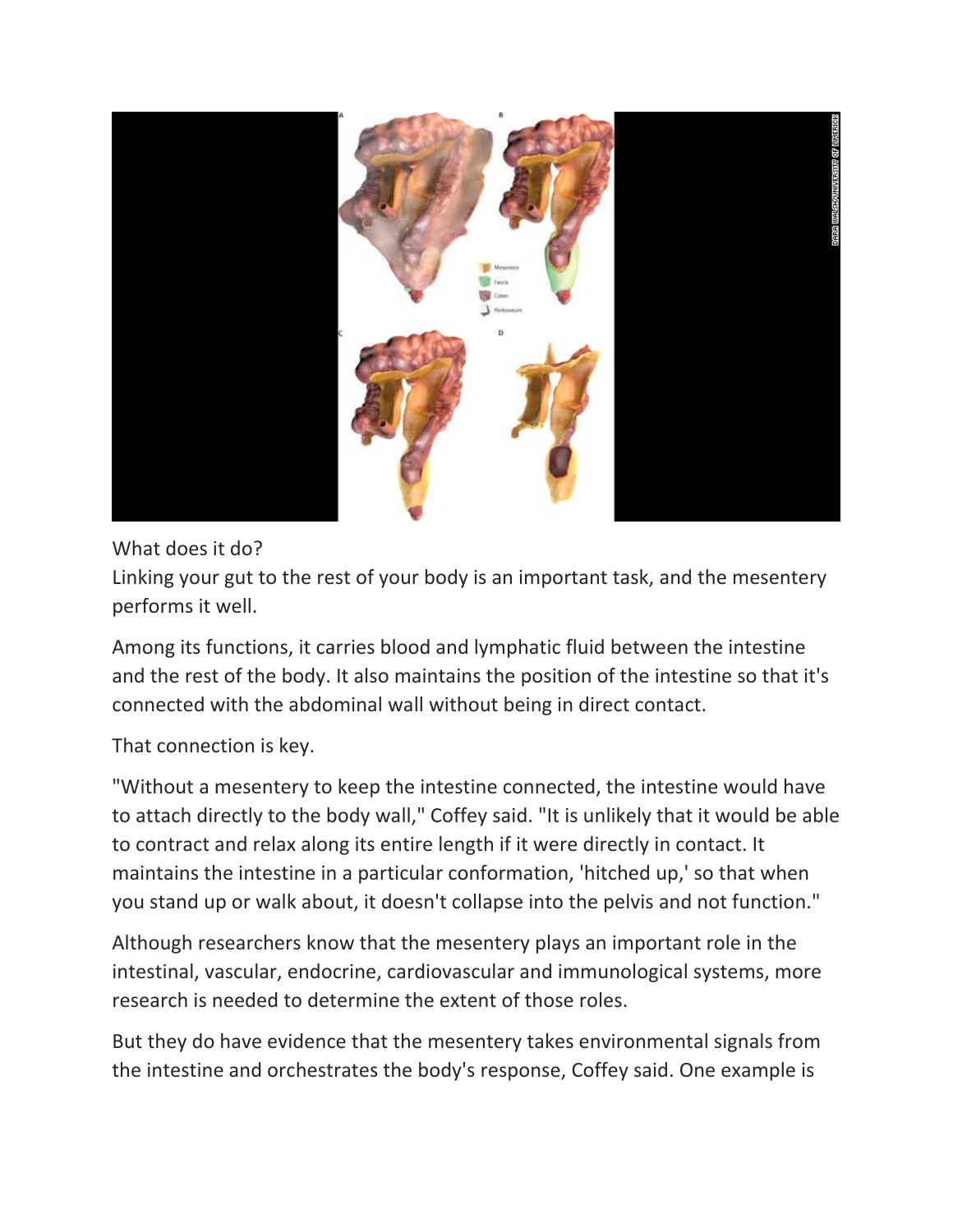how bacteria are sampled in the lymph glands in the mesentery. In response, the glands then coordinate immune responses.

## Why has it been misunderstood?

To look at the shape of the membrane, which Coffey calls remarkable, it's easy to see why the mesentery has been depicted differently. It has a spiral formation in the abdomen and is packaged along a spinal trajectory, starting in the upper abdomen and ending in the pelvis.

"In between, it fans out, like a Chinese fan, to span the length of the intestine from the upper small intestine to the end of the large bowel," Coffey said.

The latest anatomy and structure clarifications aid not only doctors, but medical students as well.

"For students, it greatly simplifies the matter of the mesentery," Coffey said. "This was traditionally regarded as a complex field. The current anatomic model is elegant and simple and will help students understand this structure. It will also provide them with a new perspective from which to view other organs in the abdomen. For example, we now know that the mesentery and intestine intersect along the entire length of the small and large intestine, whereas previously, this was though to occur in some regions only."

## Improving surgery and treatment

More research will allow for better definition of the gut membrane's function, what happens when it functions abnormally and diseases that affect it. This also allows for mesenteric science to become its own field of medical study, like neurology.

Coffey hopes that creating a better understanding of the mesentery can help with diagnosing issues and less invasive ways of assessing them. Currently, its remote location in the body means the mesentery can be accessed only radiologically or surgically. This research lays the foundation for investigating possible prescriptions and how less‐invasive endoscopic procedures during a colonscopy could map the mesentery.

Adopting a universal classification like this in the medical world has benefits that extend to standardizing surgical procedures, such as moving or cutting into the intestine. The mesentery extends from the duodenum, or first part of the small